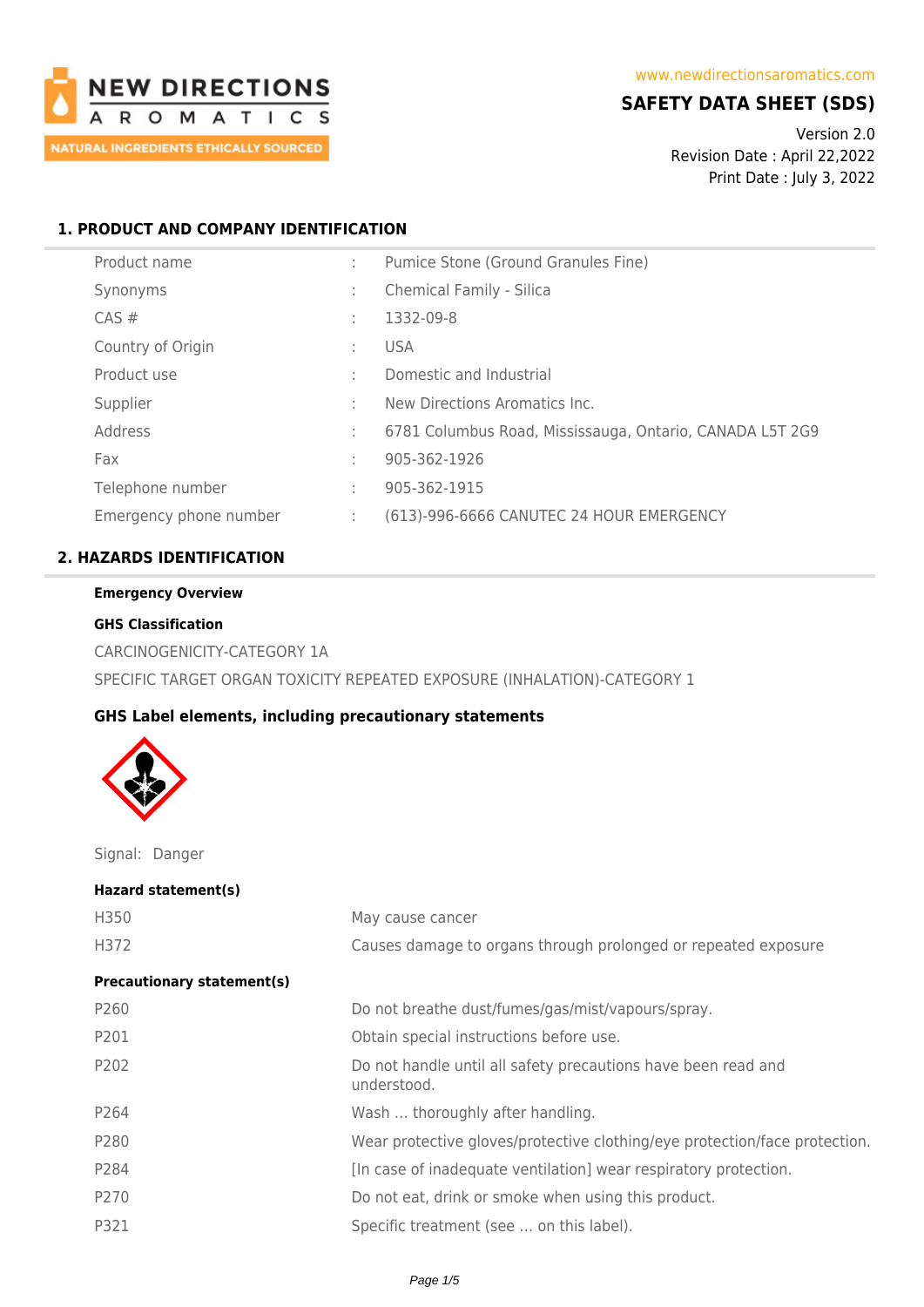| P308+P311 | If exposed or concerned: Call a POISON CENTER/ doctor/ |
|-----------|--------------------------------------------------------|
| P405      | Store locked up.                                       |
| P501      | Dispose of contents/container to                       |

### **3. COMPOSITION / INFORMATION INGREDIENTS**

| <b>Product Name</b> | <b>CAS NO</b> | EC NO | <b>Concentration</b> |
|---------------------|---------------|-------|----------------------|
| Silica, Quartz      | 14808-60-7    |       | $< 5 \%$             |
| Pumice              | 1332-09-8     |       | $> 95\%$             |

### **4. FIRST AID MEASURES**

### **Eye contact**

Flush with plenty of low pressure water for fifteen minutes, occasionally lifting eye lids. If irritation or redness develops, seek medical attention.

### **Skin contact**

Wash with mild soap and plenty of water. Remove contaminated clothing and launder before reusing. Seek medical attention if irritation develops.

### **Inhalation**

Allow the victim to rest in a well ventilated area. Get medical attention if cough or other symptoms develop.

### **Ingestion**

Drink copious amounts of water. If symptoms persist consult a Doctor.

### **5. FIRE FIGHTING MEASURES**

# **Suitable extinguishing media**

Suitable extinguishing media for the surrounding fire should be used. Use water spray to cool containers. This material will not burn.

### **Special protective equipment and precautions for fire-fighters**

Wear proper protective equipment. Exercise caution when fighting any chemical fire. Use water spray or fog for cooling exposed containers.

### **Special hazards arising from the substance or its combustible products**

Hazardous decomposition products may be formed at extreme heat or if burned.

### **Resulting gases**

Carbon oxides.

### **6. ACCIDENTAL RELEASE MEASURES**

### **Personal precautions, protective equipment and emergency procedures.**

Equip clean crew with proper protection. Respiratory protection equipment may be necessary.

### **Environmental precautions**

Prevent entry to sewers and public waters. Notify authorities if product enters sewers or public waters.

### **Methods and materials for containment and cleaning up**

Collect mechanically. Employ a vacuum, equipped with hepa (high efficiency particulate air) filter, for clean up of spilled material. If (leak/spill) no vacuum is available, use a broom and shovel to collect excess Powder. Residual material should be cleared, using wet sweeping to avoid dust. Avoid creating dusty conditions and prevent wind dispersal. Place in a metal container for disposal.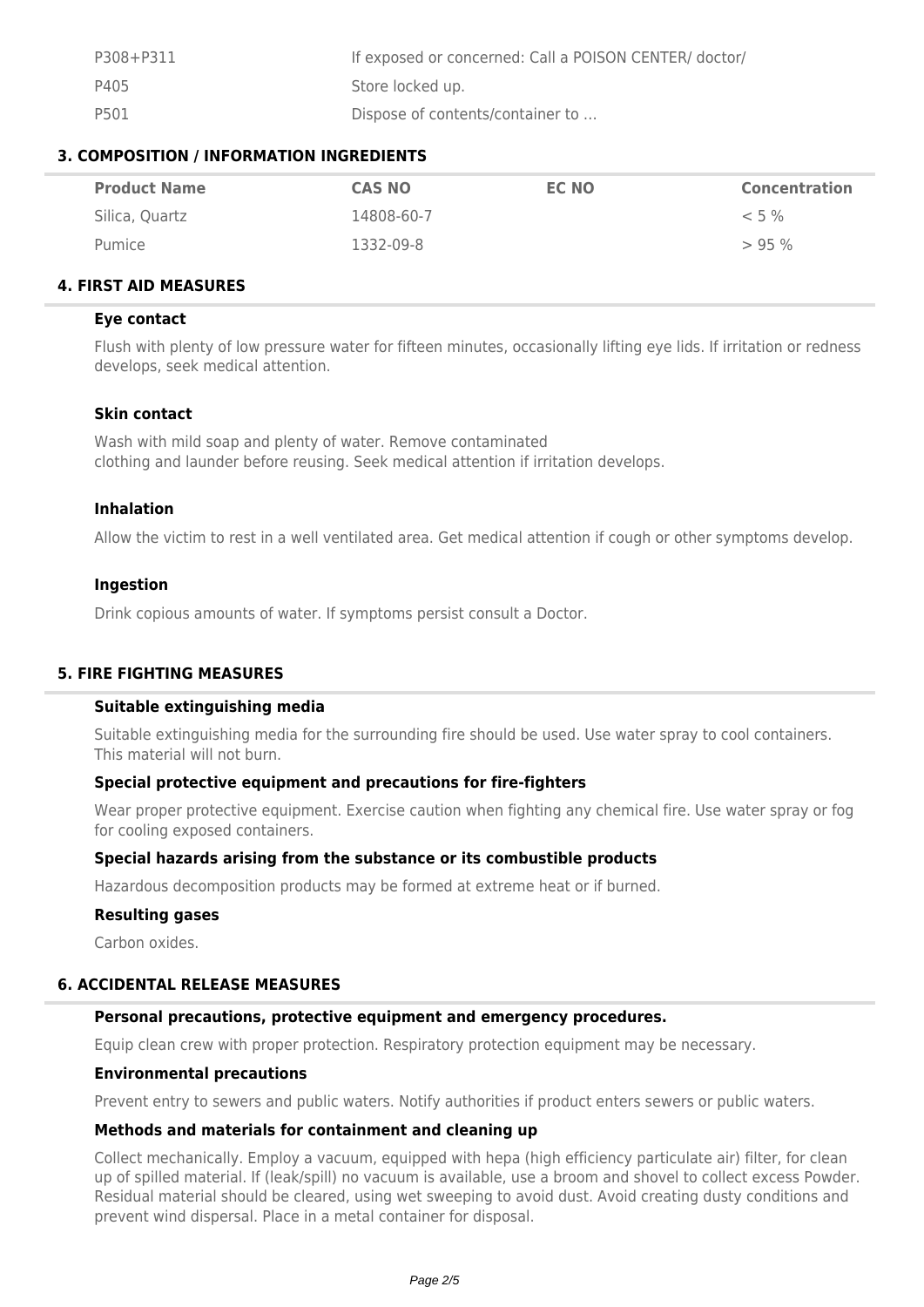# **7. HANDLING AND STORAGE**

### **Precautions for safe handling**

Avoid contact with eyes, skin and clothing. Handle with care to avoid dust formation. Avoid inhalation of dust. Adequate ventilation must be provided at the usage site. Use approved dust respirator. Wash with plenty of soap and water before eating, drinking, smoking, or using toilet facilities. Eyewash bottles or eye showers should be available. Work clothes should be washed separately at the end of each working day.

### **Conditions for safe storage, including any incompatibilities**

Ambient temperature, dry location . Keep container closed when not in use.

### **8. EXPOSURE CONTROLS AND PERSONAL PROTECTION**

#### **Eyes**

Dust tight goggles.

#### **Respiratory**

Niosh approved dust mask.

#### **9. PHYSICAL AND CHEMICAL PROPERTIES**

| Appearance       | Off-white to grey powder. |
|------------------|---------------------------|
| Odor             | : Odorless.               |
| Solubility (ies) | Insoluble in water.       |

### **10. STABILITY AND REACTIVITY**

#### **Reactivity**

This material presents no significant reactivity hazard.

#### **Chemical stability**

Chemically stable.

#### **Possibility of hazardous reactions**

Hazardous polymerization will not occur.

### **Conditions to avoid**

Avoid sparks, flame and other heat sources.

#### **Incompatible materials**

Reacts with Hydrofluoric Acid.

#### **Hazardous decomposition products**

Carbon Oxides.

### **11. TOXICOLOGICAL INFORMATION**

#### **Acute toxicity**

Acute oral toxicity estimate> 2,000 mg/kg. Virtually nontoxic after a single ingestion. Method: calculation method.

Acute dermal toxicity ld50 (rabbit):> 2,000 mg/kg.virtually nontoxic after a single skin contact. Method: calculation method.

#### **Carcinogenicity**

May cause cancer. The respirable crystaline silica portion of this product is a carcinogen. This product or one of its ingredients present 0.1% or more is listed as a carcinogen or potential carcinogen by NTP, IARC or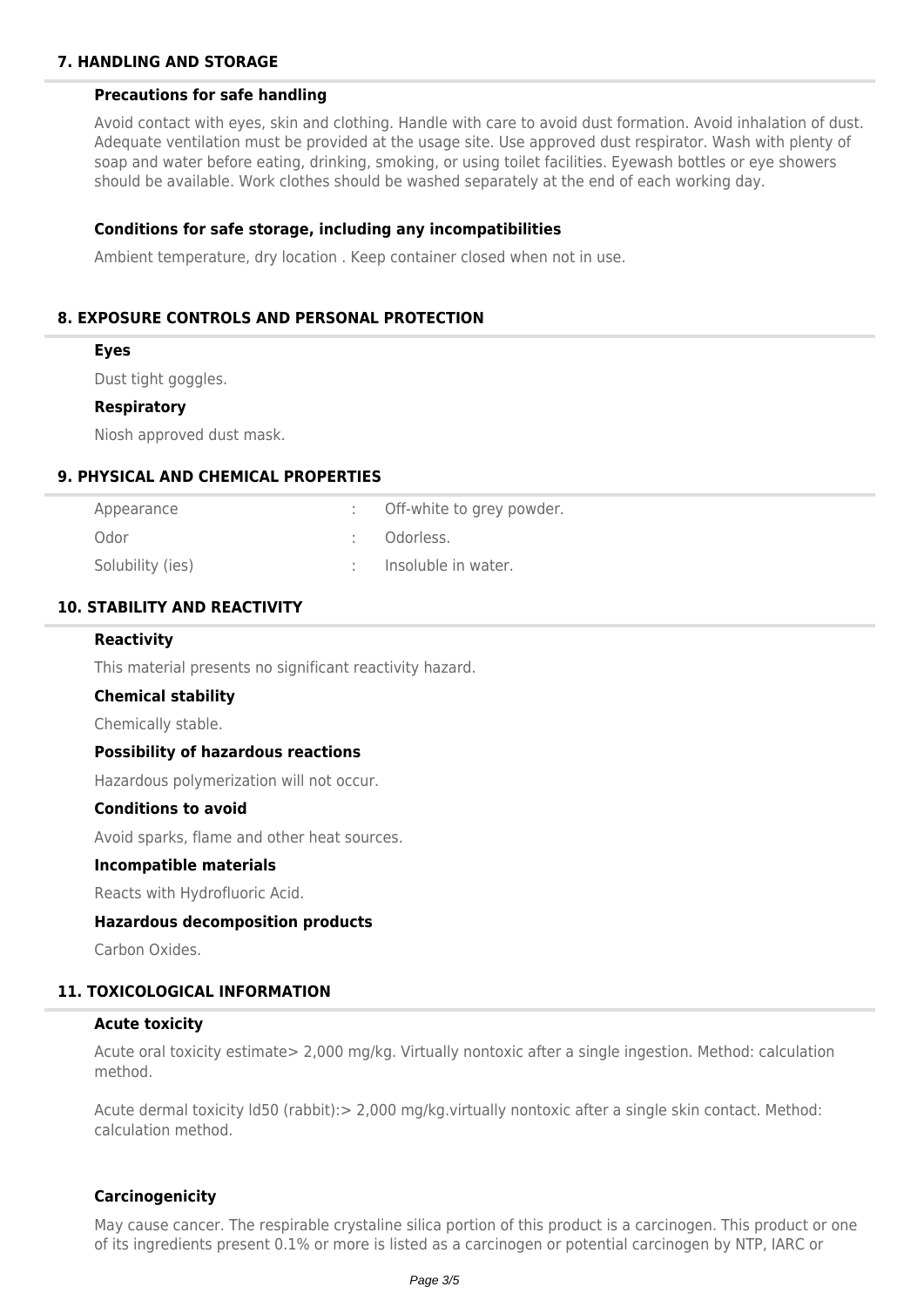OSHA.

### **Mutagenicity**

No known significant effects or critical hazards

### **Reproductive toxicity**

No known significant effects or critical hazards

### **Inhalation**

Inhalation of crystaline silica can cause silicosis and may cause lung cancer. Risk of cancer depends on the duration and level of exposure.

### **Skin contact**

May cause some irritation or discomfort.

### **Eye contact**

May cause irritation or abrasion to eyes

### **Ingestion**

Ingestion of a single dose is unlikely to cause harm.

### **12. ECOLOGICAL INFORMATION**

### **Ecotoxicity**

May cause long-term adverse effects in the aquatic environment.

### **Persistence and degradability**

Not available.

#### **Bio - accumulative potential**

Not available.

### **Mobility in soil**

Not available.

### **13. DISPOSAL CONSIDERATION**

Dispose of product in accordance with local, state or provincial and federal regulations. Check with local municipal authority to ensure compliance.

### **14. TRANSPORT INFORMATION**

### **US DOT Shipping Description (Land)**

Not regulated.

### **IMO-IMDG Shipping Description (Sea)**

Not regulated.

# **IATA Shipping Description (Air)**

Not regulated.

### **15. REGULATORY INFORMATION**

### **WHMIS Classification**

This product has been classified in accordance with the hazard criteria of the canadian hazardous products regulations and the safety data sheet contains all the information required by the hazardous products. This product is whmis 2015 controlled

### **DSL / NDSL**

Listed on the DSL.

# **GHS Hazard Statements**